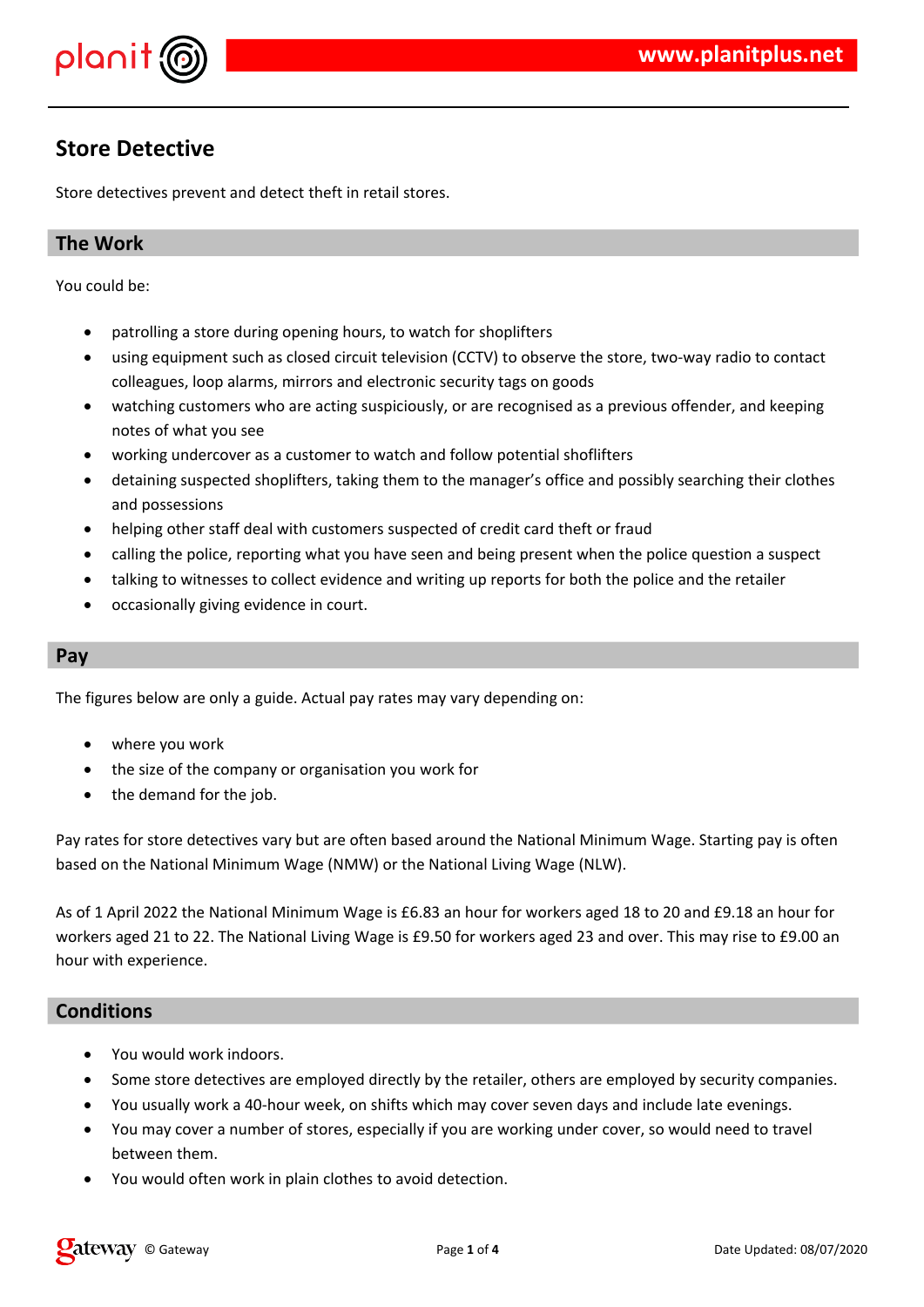#### $\frac{1}{1\%1}$  " % \$! % "!<br> $\frac{1}{1\%1}$  " ,  $\sim$  1  $\sim$  1  $\sim$  1  $\overline{\phantom{a}}$  $\frac{1}{2}$  =  $\frac{1}{2}$  .  $\frac{1}{2}$  =  $\frac{1}{2}$   $\frac{1}{2}$  =  $\frac{1}{2}$   $\frac{1}{2}$  =  $\frac{1}{2}$  +  $\frac{1}{2}$  $\frac{1}{6}$  % \$!  $\%$  $=$  # % !!  $\frac{1}{2}$  5 % = . !  $\begin{pmatrix} 1 & 1 \\ 1 & 1 \end{pmatrix}$  $\mathbf{1}$  ;  $\overline{\phantom{a}}$  $\sim 10^{-11}$  $\overline{\phantom{a}}$  $\frac{1}{2}$  % \$!  $\mathcal{L} \subset \mathcal{L}$  .  $\frac{0}{0}$  $0$  "

 $\%$  $\frac{1}{6}$  %  $\frac{1}{2}$ , %  $( ) 8$  )! " ! \*  $1 \leq 1 \leq \ell$  $\sqrt{1}$  $\mathbf{u}$  $$!$  $\sim 1$  $\frac{1}{2}$  ,  $\frac{1}{2}$  $\mathbf{I}$ 

 $\overline{0}$  "  $\overline{(\ }$  $\blacksquare$  $>$  "!!  $#$  $\geq$  $>$  "%  $\star$  $\overline{\mathcal{A}}$  $\frac{2}{1}$  $\frac{1}{2}$  $\frac{9}{6}$  $\sim 10^{-11}$  $% 0$ 

# $\mathbf{I}$

% %  $\mathbf{u}^{\dagger}$  $\mathbf{r}$  $, %96$ !  $\frac{1}{2}$   $\frac{1}{2}$   $\frac{1}{2}$   $\frac{1}{2}$   $\frac{1}{2}$   $\frac{1}{2}$   $\frac{1}{2}$   $\frac{1}{2}$   $\frac{1}{2}$   $\frac{1}{2}$   $\frac{1}{2}$   $\frac{1}{2}$   $\frac{1}{2}$   $\frac{1}{2}$   $\frac{1}{2}$   $\frac{1}{2}$   $\frac{1}{2}$   $\frac{1}{2}$   $\frac{1}{2}$   $\frac{1}{2}$   $\frac{1}{2}$   $\frac{1}{2}$   $\mathbf{I}$ 

#### $\mathbf{u} = \mathbf{u} \cdot \mathbf{u}$  . The set of  $\mathbf{u}$  $\mathbf{I}$

#,  $\$!$ ,  $\$ !  $\#$  %  $\%$  ,  $\%$  $\%$  $\frac{1}{2}$  $\%$  "  $\mathbf{I}$  $\overline{\phantom{a}}$ 

#### $\frac{1}{2}$  $\begin{array}{cccc} 0 & \text{``#} & , & \\ & \text{!} & & \\ & & \text{!} & & \end{array}$  $\sqrt{2}$  $%$  $\frac{1}{2}$  %

 $\frac{1}{2}$  =  $\frac{1}{2}$   $\frac{1}{2}$   $\frac{1}{2}$   $\frac{1}{2}$   $\frac{1}{2}$   $\frac{1}{2}$   $\frac{1}{2}$   $\frac{1}{2}$   $\frac{1}{2}$   $\frac{1}{2}$   $\frac{1}{2}$   $\frac{1}{2}$   $\frac{1}{2}$   $\frac{1}{2}$   $\frac{1}{2}$   $\frac{1}{2}$   $\frac{1}{2}$   $\frac{1}{2}$   $\frac{1}{2}$   $\frac{1}{2}$   $\frac{1}{2}$ 

 $\begin{array}{cc} , & \\ & \# \end{array}$  $\frac{1}{6}$  %  $#$  ! %

 $\frac{1}{2}$  # % " % !  $3$  ;  $\frac{d\mathbf{r}}{dt}$ 

 $\frac{1}{2}$  %  $%$  %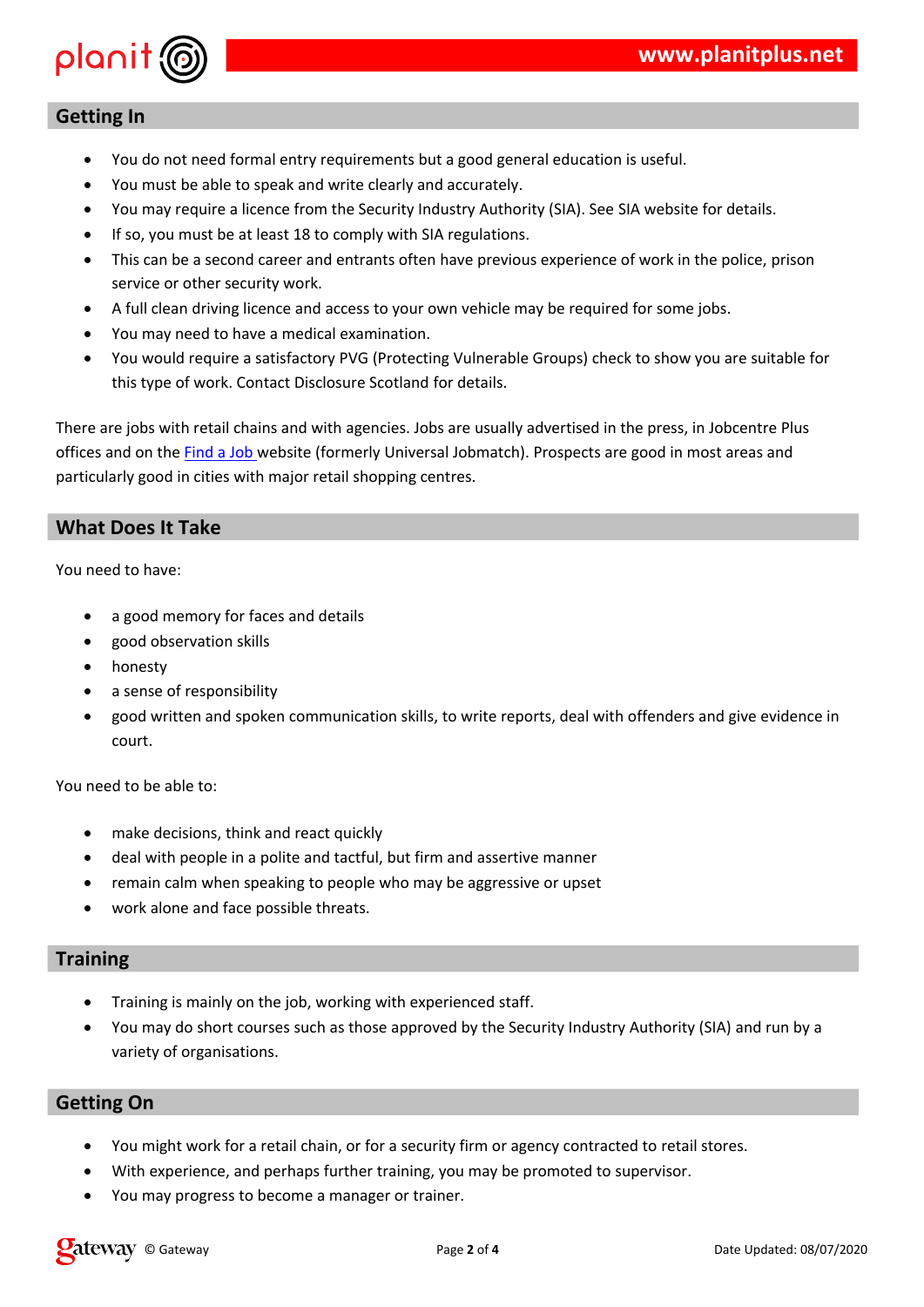

- Skills for Security runs short courses in training and assessment.
- For managers, the Security Institute offers a Certificate, a Diploma and an Advanced Diploma in Security Management which you can take by distance learning.

#### **Contacts**

#### **Security Industry Authority (SIA)**

Website: www.gov.uk/government/organisations/security-industry-authority Twitter: @SIAuk Facebook: www.facebook.com/thesiauk

#### **Security Institute**

Tel: 02476 346 464 Email: info@security-institute.org Website: www.security-institute.org Twitter: @SyInstitute Facebook: www.facebook.com/syinstitute

#### **Skills for Security (including SITO)**

Tel: 01905 744000 Email: info@skillsforsecurity.org.uk Website: www.skillsforsecurity.org.uk Twitter: @Skills4Security